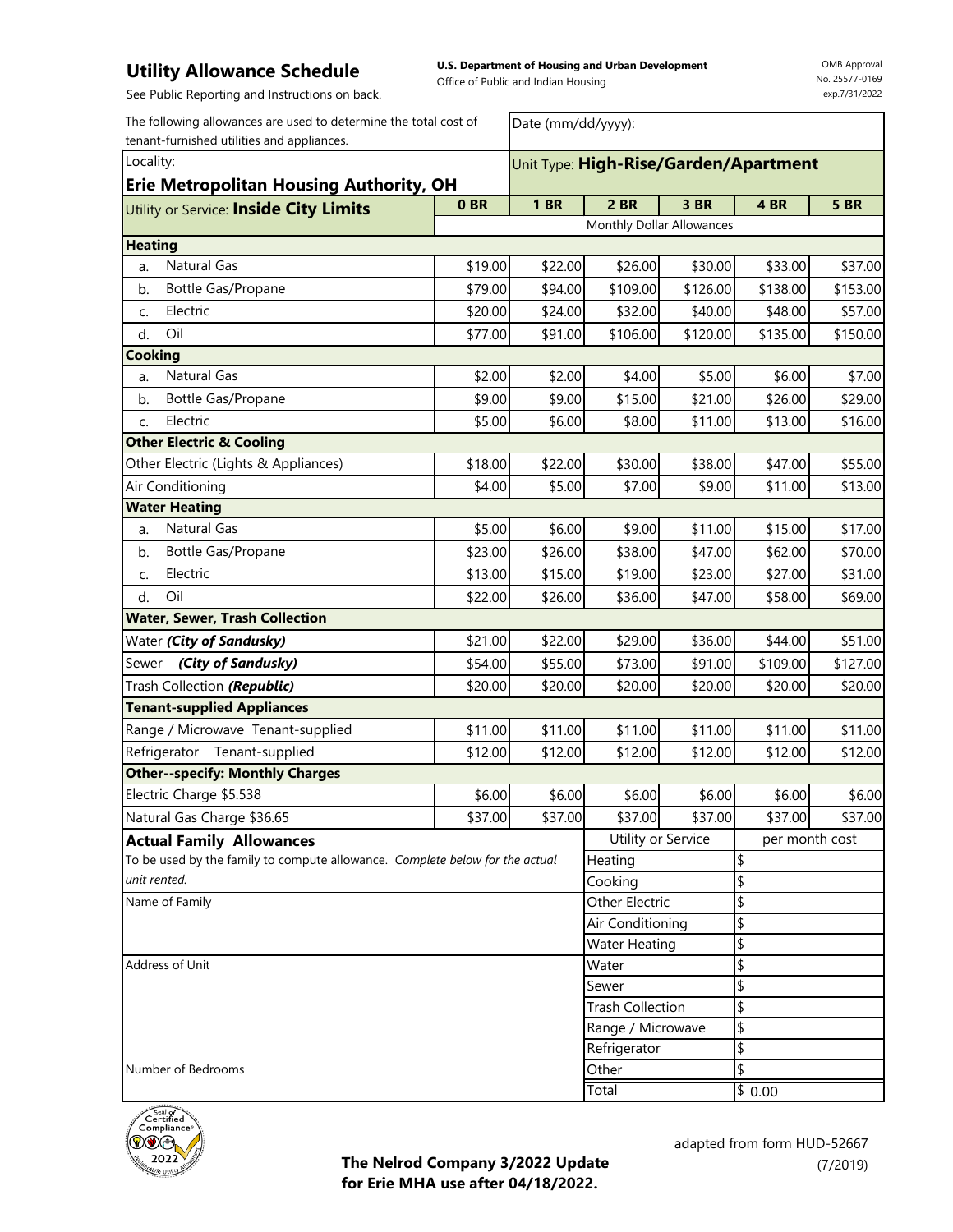**U.S. Department of Housing and Urban Development**  Office of Public and Indian Housing

OMB Approval No. 25577-0169 exp.7/31/2022

See Public Reporting and Instructions on back.

The following allowances are used to determine the total cost of tenant-furished utilities and appliances.

| Date (mm/dd/yyyy): |  |
|--------------------|--|
|                    |  |

| Locality:                                                                    |          | Unit Type: Row House/Townhouse/Semi- |                                      |                   |          |             |
|------------------------------------------------------------------------------|----------|--------------------------------------|--------------------------------------|-------------------|----------|-------------|
| <b>Erie Metropolitan Housing Authority, OH</b>                               |          | <b>Detached/Duplex</b>               |                                      |                   |          |             |
| Utility or Service: Inside City Limits                                       | 0BR      | <b>1 BR</b>                          | 2 BR                                 | $\overline{3}$ BR | 4BR      | <b>5 BR</b> |
|                                                                              |          |                                      | Monthly Dollar Allowances            |                   |          |             |
| <b>Heating</b>                                                               |          |                                      |                                      |                   |          |             |
| <b>Natural Gas</b><br>a.                                                     | \$24.00  | \$28.00                              | \$33.00                              | \$37.00           | \$41.00  | \$46.00     |
| Bottle Gas/Propane<br>b.                                                     | \$100.00 | \$117.00                             | \$138.00                             | \$153.00          | \$173.00 | \$194.00    |
| Electric<br>C.                                                               | \$29.00  | \$34.00                              | \$44.00                              | \$54.00           | \$65.00  | \$75.00     |
| Oil<br>d.                                                                    | \$98.00  | \$117.00                             | \$135.00                             | \$150.00          | \$168.00 | \$186.00    |
| Cooking                                                                      |          |                                      |                                      |                   |          |             |
| <b>Natural Gas</b><br>a.                                                     | \$2.00   | \$2.00                               | \$4.00                               | \$5.00            | \$6.00   | \$7.00      |
| Bottle Gas/Propane<br>b.                                                     | \$9.00   | \$9.00                               | \$15.00                              | \$21.00           | \$26.00  | \$29.00     |
| Electric<br>C.                                                               | \$5.00   | \$6.00                               | \$8.00                               | \$11.00           | \$13.00  | \$16.00     |
| <b>Other Electric &amp; Cooling</b>                                          |          |                                      |                                      |                   |          |             |
| Other Electric (Lights & Appliances)                                         | \$23.00  | \$27.00                              | \$38.00                              | \$48.00           | \$59.00  | \$70.00     |
| Air Conditioning                                                             | \$4.00   | \$5.00                               | \$9.00                               | \$12.00           | \$16.00  | \$20.00     |
| <b>Water Heating</b>                                                         |          |                                      |                                      |                   |          |             |
| <b>Natural Gas</b><br>a.                                                     | \$7.00   | \$8.00                               | \$11.00                              | \$15.00           | \$18.00  | \$21.00     |
| Bottle Gas/Propane<br>b.                                                     | \$29.00  | \$32.00                              | \$44.00                              | \$62.00           | \$73.00  | \$91.00     |
| Electric<br>C.                                                               | \$16.00  | \$19.00                              | \$24.00                              | \$29.00           | \$34.00  | \$39.00     |
| Oil<br>d.                                                                    | \$26.00  | \$33.00                              | \$44.00                              | \$58.00           | \$73.00  | \$88.00     |
| <b>Water, Sewer, Trash Collection</b>                                        |          |                                      |                                      |                   |          |             |
| Water (City of Sandusky)                                                     | \$21.00  | \$22.00                              | \$29.00                              | \$36.00           | \$44.00  | \$51.00     |
| Sewer (City of Sandusky)                                                     | \$54.00  | \$55.00                              | \$73.00                              | \$91.00           | \$109.00 | \$127.00    |
| Trash Collection (Republic)                                                  | \$20.00  | \$20.00                              | \$20.00                              | \$20.00           | \$20.00  | \$20.00     |
| <b>Tenant-supplied Appliances</b>                                            |          |                                      |                                      |                   |          |             |
| Range / Microwave Tenant-supplied                                            | \$11.00  | \$11.00                              | \$11.00                              | \$11.00           | \$11.00  | \$11.00     |
| Refrigerator<br>Tenant-supplied                                              | \$12.00  | \$12.00                              | \$12.00                              | \$12.00           | \$12.00  | \$12.00     |
| <b>Other--specify: Monthly Charges</b>                                       |          |                                      |                                      |                   |          |             |
| Electric Charge \$5.538                                                      | \$6.00   | \$6.00                               | \$6.00                               | \$6.00            | \$6.00   | \$6.00      |
| Natural Gas Charge \$36.65                                                   | \$37.00  | \$37.00                              | \$37.00                              | \$37.00           | \$37.00  | \$37.00     |
| <b>Actual Family Allowances</b>                                              |          |                                      | Utility or Service<br>per month cost |                   |          |             |
| To be used by the family to compute allowance. Complete below for the actual |          |                                      | \$<br>Heating                        |                   |          |             |
| unit rented.                                                                 |          |                                      | \$<br>Cooking                        |                   |          |             |
| Name of Family                                                               |          |                                      | Other Electric<br>\$                 |                   |          |             |
|                                                                              |          |                                      | Air Conditioning                     |                   | \$       |             |
|                                                                              |          |                                      | \$<br><b>Water Heating</b>           |                   |          |             |
| <b>Address of Unit</b>                                                       |          |                                      | \$<br>Water                          |                   |          |             |
|                                                                              |          |                                      | Sewer                                |                   | \$       |             |
|                                                                              |          | <b>Trash Collection</b>              |                                      | \$                |          |             |
|                                                                              |          | Range / Microwave                    |                                      | \$                |          |             |
|                                                                              |          | Refrigerator                         |                                      | \$                |          |             |
| Number of Bedrooms                                                           |          |                                      | \$<br>Other                          |                   |          |             |
|                                                                              |          |                                      | Total                                |                   | \$0.00   |             |



**The Nelrod Company 3/2022 Update for Erie MHA use after 04/18/2022.**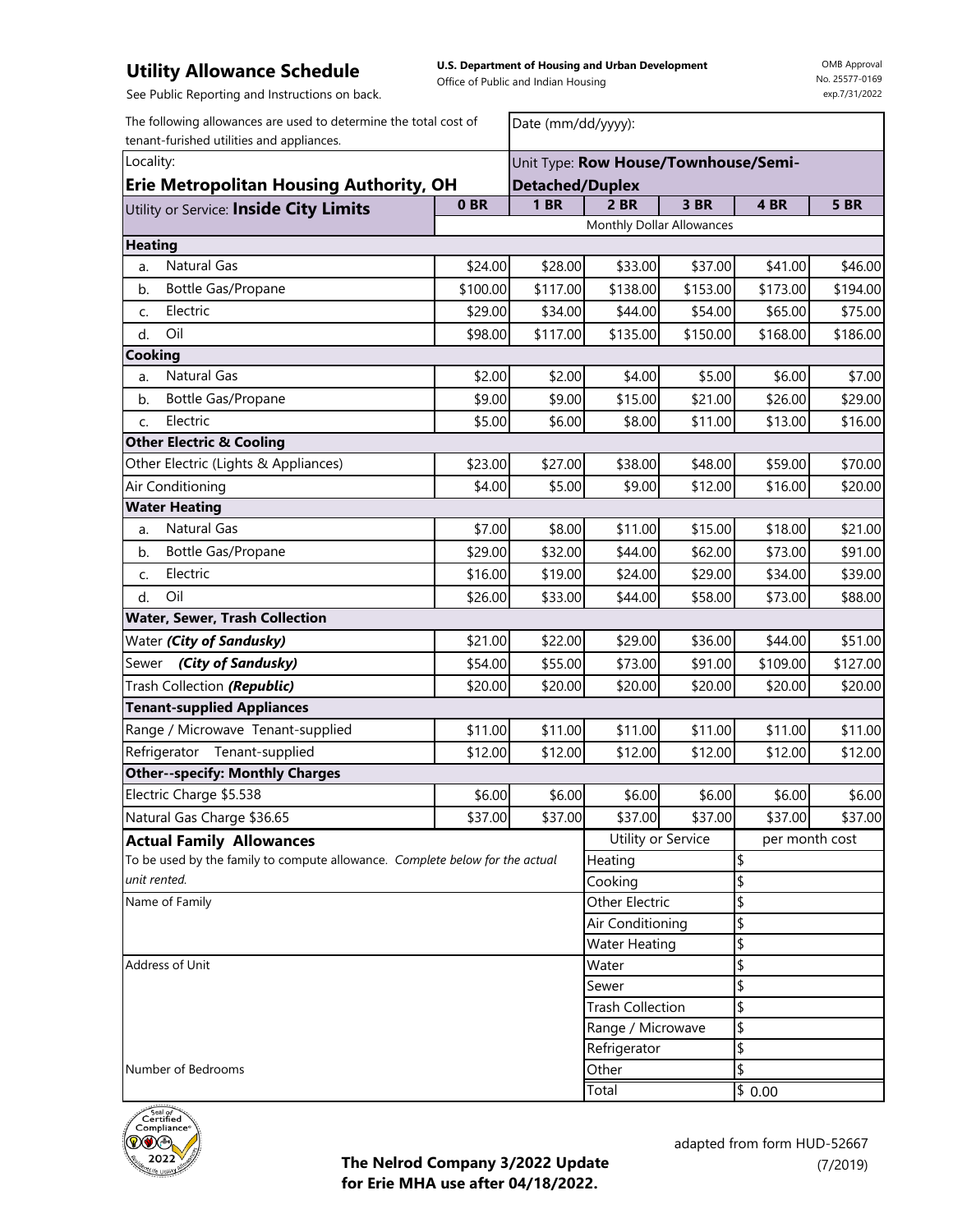**U.S. Department of Housing and Urban Development**  Office of Public and Indian Housing

Date (mm/dd/yyyy):

OMB Approval No. 25577-0169 exp.7/31/2022

See Public Reporting and Instructions on back.

The following allowances are used to determine the total cost of tenant-furished utilities and appliances.

| Locality:<br><b>Erie Metropolitan Housing Authority, OH</b>                  |                  | Unit Type: Single-Family (Detached House) |                           |          |                 |             |  |
|------------------------------------------------------------------------------|------------------|-------------------------------------------|---------------------------|----------|-----------------|-------------|--|
| Utility or Service: Inside City Limits                                       | 0BR              | <b>1 BR</b>                               | <b>2 BR</b>               | 3 BR     | 4BR             | <b>5 BR</b> |  |
|                                                                              |                  |                                           | Monthly Dollar Allowances |          |                 |             |  |
| <b>Heating</b>                                                               |                  |                                           |                           |          |                 |             |  |
| <b>Natural Gas</b><br>a.                                                     | \$27.00          | \$31.00                                   | \$37.00                   | \$42.00  | \$47.00         | \$53.00     |  |
| Bottle Gas/Propane<br>b.                                                     | \$112.00         | \$132.00                                  | \$153.00                  | \$176.00 | \$200.00        | \$220.00    |  |
| Electric<br>c.                                                               | \$47.00          | \$55.00                                   | \$65.00                   | \$74.00  | \$83.00         | \$93.00     |  |
| Oil<br>d.                                                                    | \$109.00         | \$131.00                                  | \$150.00                  | \$171.00 | \$193.00        | \$215.00    |  |
| Cooking                                                                      |                  |                                           |                           |          |                 |             |  |
| Natural Gas<br>a.                                                            | \$2.00           | \$2.00                                    | \$4.00                    | \$5.00   | \$6.00          | \$7.00      |  |
| b.<br>Bottle Gas/Propane                                                     | \$9.00           | \$9.00                                    | \$15.00                   | \$21.00  | \$26.00         | \$29.00     |  |
| Electric<br>C.                                                               | \$5.00           | \$6.00                                    | \$8.00                    | \$11.00  | \$13.00         | \$16.00     |  |
| <b>Other Electric &amp; Cooling</b>                                          |                  |                                           |                           |          |                 |             |  |
| Other Electric (Lights & Appliances)                                         | \$27.00          | \$32.00                                   | \$44.00                   | \$56.00  | \$69.00         | \$81.00     |  |
| Air Conditioning                                                             | \$3.00           | \$4.00                                    | \$9.00                    | \$14.00  | \$19.00         | \$24.00     |  |
| <b>Water Heating</b>                                                         |                  |                                           |                           |          |                 |             |  |
| Natural Gas<br>a.                                                            | \$7.00           | \$8.00                                    | \$11.00                   | \$15.00  | \$18.00         | \$21.00     |  |
| Bottle Gas/Propane<br>b.                                                     | \$29.00          | \$32.00                                   | \$44.00                   | \$62.00  | \$73.00         | \$91.00     |  |
| Electric<br>C.                                                               | \$16.00          | \$19.00                                   | \$24.00                   | \$29.00  | \$34.00         | \$39.00     |  |
| Oil<br>d.                                                                    | \$26.00          | \$33.00                                   | \$44.00                   | \$58.00  | \$73.00         | \$88.00     |  |
| <b>Water, Sewer, Trash Collection</b>                                        |                  |                                           |                           |          |                 |             |  |
| Water (City of Sandusky)                                                     | \$21.00          | \$22.00                                   | \$29.00                   | \$36.00  | \$44.00         | \$51.00     |  |
| Sewer (City of Sandusky)                                                     | \$54.00          | \$55.00                                   | \$73.00                   | \$91.00  | \$109.00        | \$127.00    |  |
| Trash Collection (Republic)                                                  | \$20.00          | \$20.00                                   | \$20.00                   | \$20.00  | \$20.00         | \$20.00     |  |
| <b>Tenant-supplied Appliances</b>                                            |                  |                                           |                           |          |                 |             |  |
| Range / Microwave Tenant-supplied                                            | \$11.00          | \$11.00                                   | \$11.00                   | \$11.00  | \$11.00         | \$11.00     |  |
| Refrigerator Tenant-supplied                                                 | \$12.00          | \$12.00                                   | \$12.00                   | \$12.00  | \$12.00         | \$12.00     |  |
| <b>Other--specify: Monthly Charges</b>                                       |                  |                                           |                           |          |                 |             |  |
| Electric Charge \$5.538                                                      | \$6.00           | \$6.00                                    | \$6.00                    | \$6.00   | \$6.00          | \$6.00      |  |
| Natural Gas Charge \$36.65                                                   | \$37.00          | \$37.00                                   | \$37.00                   | \$37.00  | \$37.00         | \$37.00     |  |
| <b>Actual Family Allowances</b>                                              |                  |                                           | Utility or Service        |          | per month cost  |             |  |
| To be used by the family to compute allowance. Complete below for the actual |                  |                                           | Heating                   |          | \$              |             |  |
| unit rented.                                                                 |                  |                                           | Cooking                   |          | \$              |             |  |
| Name of Family                                                               |                  |                                           | Other Electric            |          | \$              |             |  |
|                                                                              | Air Conditioning |                                           |                           | \$       |                 |             |  |
|                                                                              |                  |                                           | <b>Water Heating</b>      |          | \$              |             |  |
| Address of Unit                                                              |                  |                                           | Water                     |          | \$              |             |  |
|                                                                              | Sewer            |                                           |                           | \$       |                 |             |  |
|                                                                              |                  | <b>Trash Collection</b>                   |                           | \$       |                 |             |  |
|                                                                              |                  | Range / Microwave                         |                           | \$       |                 |             |  |
|                                                                              |                  | \$<br>Refrigerator                        |                           |          |                 |             |  |
| Number of Bedrooms                                                           |                  | Other                                     |                           | \$       |                 |             |  |
|                                                                              |                  |                                           | Total                     |          | $\sqrt{2}$ 0.00 |             |  |



**The Nelrod Company 3/2022 Update for Erie MHA use after 04/18/2022.**